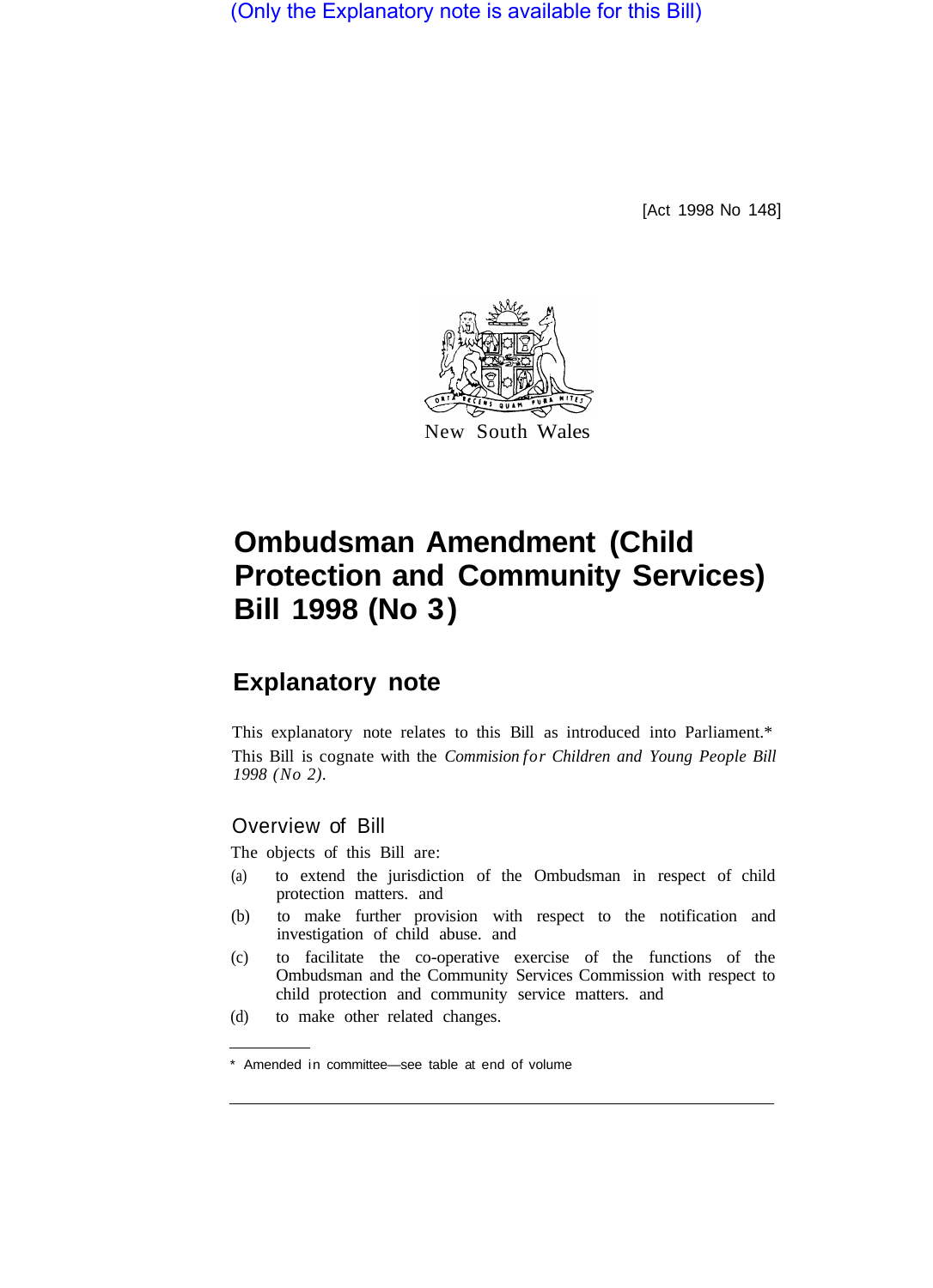Ombudsman Amendment (Child Protection and Community Services) Bill 1998 (No 3) [Act 1998 No 148]

Explanatory note

#### Outline of provisions

**Clause 1** sets out the name (also called the short title) of the proposed Act.

**Clause 2** provides for the commencement of the proposed Act on a day or days to be appointed by proclamation.

**Clause 3** is a formal provision giving effect to the amendments to the *Ombudsman Act 1974* set out in Schedule 1.

**Clause 4** is a formal provision giving effect to the amendments to the *Community Services (Complaints, Appeals and Monitoring) Act 1993* set out in Schedule 2.

#### **Schedule 1 Amendment of Ombudsman Act 1974**

**Schedule 1 [l]** inserts a new Part 3A into the *Ombudsman Act 1974*  (proposed sections 25A-25J). The proposed new Part generally sets out the Ombudsman's role in relation to child abuse allegations and child abuse convictions against employees of certain government and non-government agencies ("designated agencies").

Proposed section 25A defines relevant expressions used in the new Part. *Child abuse* is defined to mean:

- (a) assault (including sexual assault) of a child. or
- (b) ill-treatment or neglect of a child. or
- (c) exposing or subjecting a child to behaviour that psychologically harms the child.

whether or not. in any case. with the consent of the child.

*Designated government agency* is defined to mean:

- (a) the Department of Education and Training (including a government school). the Department of Community Services. the Department of Health. the Department of Sport and Recreation. the Department of Juvenile Justice or the Department of Corrective Services.
- (b) an area health service within the meaning of the *Health Services Act 1997.*
- (c) any other public authority prescribed by the regulations for the purposes of this definition.

*Designated non-government agency* is defined to mean:

(a) a non-government school within the meaning of the *Education Reform Act 1990.* or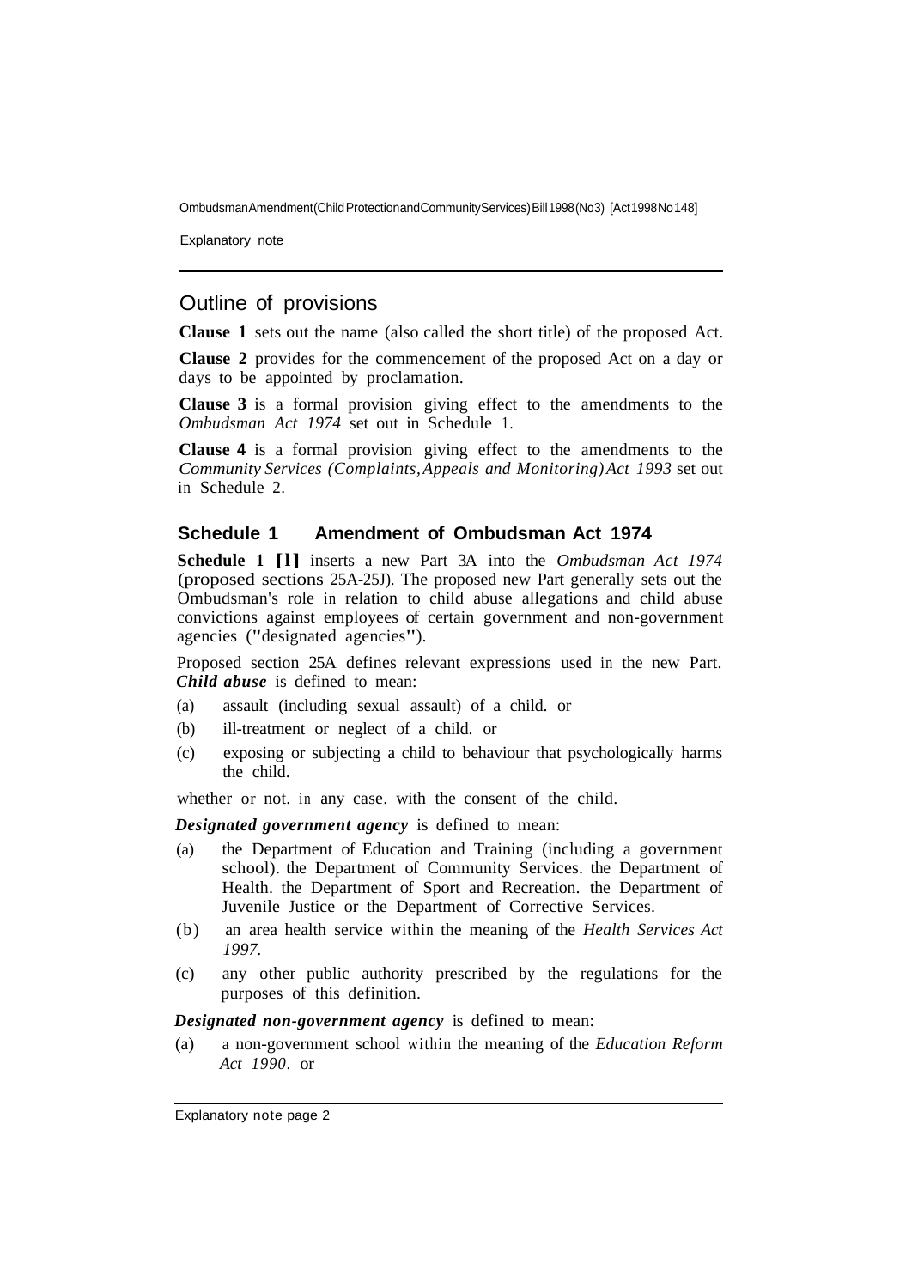Ombudsman Amendment (Child Protection and Community Services) Bill 1998 (No 3) [Act 1998 No 148]

Explanatory note

- (b) a child care centre, or residential child care centre, that is licensed or required to be licensed under the *Children (Care and Protection) Act 1987.* or
- (c) a substitute residential child care agency, or
- (d) any other body prescribed by the regulations for the purposes of this definition.

Proposed section 25B imposes a general duty on the Ombudsman to keep under scrutiny the systems for preventing child abuse by employees of designated agencies and other public authorities, and for handling and responding to child abuse allegations and child abuse convictions against those employees.

Proposed section 2SC imposes an obligation on the heads of designated agencies to notify the Ombudsman of any child abuse allegations or convictions against employees and of details of disciplinary action taken or proposed to be taken.

Proposed section 25D authorises the disclosure by the heads or other employees of designated agencies of information about child abuse allegations or convictions against employees to the Ombudsman. The proposed section enables the Ombudsman to pass on any such information to the police or other investigative agencies. or to the proposed Commission for Children and Young Persons. despite the secrecy provisions of the Principal Act.

Proposed section 25E enables the Ombudsman to monitor the progress of any investigation by a designated agency into child abuse allegations or convictions against employees of the agency.

Proposed section 25F requires the head of a designated agency to report to the Ombudsman on the results of an investigation monitored by the Ombudsman and on the action taken as a result of the investigation.

Proposed section *25G* enables the Ombudsman to conduct an independent investigation into a child abuse allegation or conviction against an employee of a designated agency (or into any inappropriate handling of or response to any such allegation or conviction). The Ombudsman may require the agency to defer its investigation. and may provide recommendations to the agency on the Action that should be taken.

Proposed section 25H ensures that the disclosure of information under the above proivisions of new Part 3A is not prevented or restricted by any other Act or law and that the persons making disclosures are protected from liability